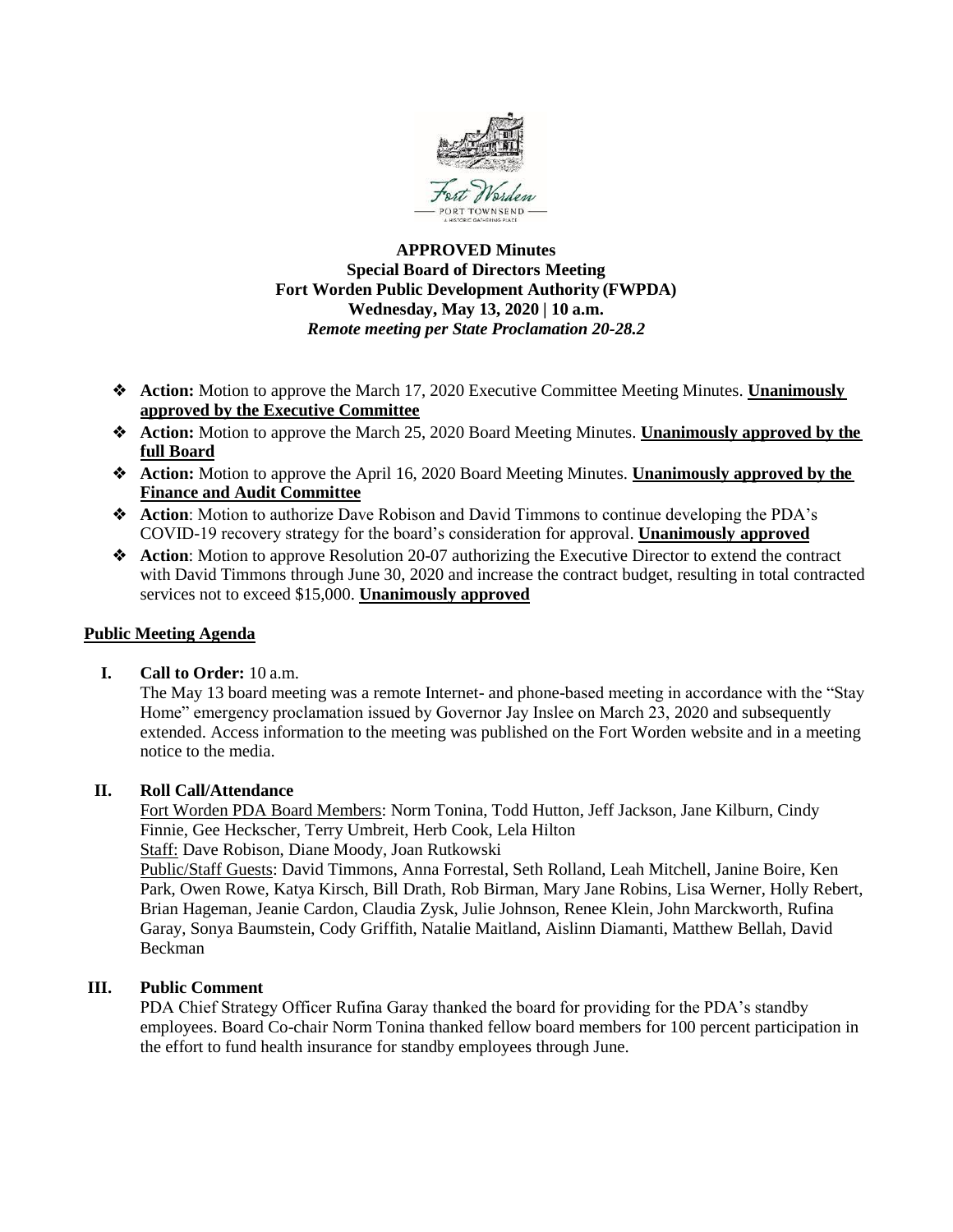### **IV. COVID-19 Background Information/Correspondence**

Tonina noted that the packet contains articles of interest and background information on recovery efforts. (The board packet is available on the PDA website.)

# **V. Consent Agenda**

**Action:** Motion to approve the March 17, 2020 Executive Committee Meeting Minutes. **Unanimously approved by the Executive Committee**

**Action:** Motion to approve the March 25, 2020 Board Meeting Minutes. **Unanimously approved by the full Board**

**Action:** Motion to approve the April 16, 2020 Board Meeting Minutes. **Unanimously approved by the Finance and Audit Committee**

# **VI. Review of March Financial Report**

# **A. Staff Report**

Chief Financial Officer Diane Moody reviewed the difference between the final March 30 financial report and the preliminary draft that was presented at the recent Finance and Audit Committee meeting. Adjustments included changes due to paperwork that came after the placement of the majority of the PDA's employees on standby in mid-March, Moody said. The increase in reported expenses was largely due to changes to how staff are classified. Discover Pass revenue is less than reported earlier because of an adjustment to a presale, she said. The current books show YTD net revenue for March at \$-700,000. Moody said the deficit is largely due to cancellations in March, which was projected to be a strong month before COVID-19 affected group and leisure activity. Moody thanked partners for staying current on rent.

# **B. Board Discussion**

Moody responded to clarifying questions about line items. The PDA has refunded approximately \$60,000 to date due to leisure and group cancellations. Given the continued delay in reopening the PDA, she also projects \$75,000 in refunds in July based on that month's business on the books. She said this will shift the advance deposit checking account position to a negative.

### **VII. Review Cash Position and Flow Projection**

# **A. Staff Report**

Moody presented the cash flow report for operations. She said the projections are based on a September opening date, which would be possible if the state moves into Phase 3 of the Governor's reopening plan by mid-August. The PDA's opening could instead be later than September, she added. She said that if operations don't resume until September, the PDA will need to secure a minimum of \$500,000 in grants and loans to help cover operations to that point. She noted that Makers Square activity may provide some of those funds, and that would require board action. The cash flow projections reflect a lean operations crew in place through July. Moody said the PDA has thinned expenses as much as it can, with many needs covered on an on-call basis. She thanked volunteers from the Friends of Fort Worden and Washington State Parks for helping cover the grounds maintenance needs.

Moody also presented cash flow reports for advance deposits and refunds as well as for Makers Square. Operations could be in a negative cash position (\$-61,262) in July if the PDA does not open by then and projected cancellation refunds are paid out, she said. Sales and Marketing Director Cody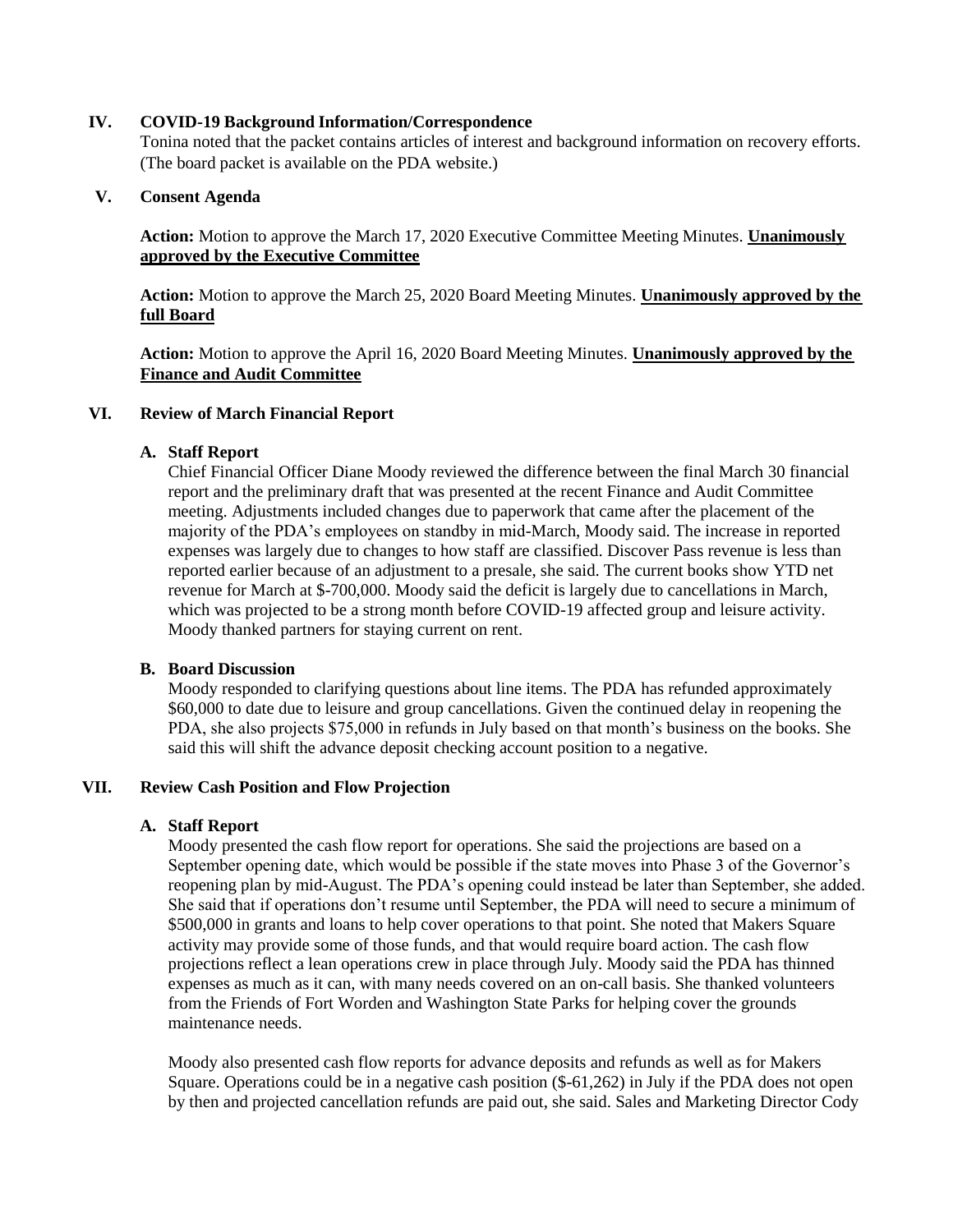Griffith said most people are willing to reschedule. Moody also said that all of the in-process grants for Makers Square involve criteria that influence cash flow. If funding and reimbursements come through as expected, the cash flow projection for Makers Square is positive, she said. The PDA could resume Makers Square construction by June 1, Moody added.

### **B. Board Discussion**

Board and staff discussion included conversation about the uncertainty around hosting large groups in the fall and the possibility of more cancellations. Griffith said reservations are largely on hold until the PDA can commit to an opening date and group size limitations or requirements are known. She noted that the PDA is now receiving more inquiries than cancellations for larger events in September through December. Moody added that much of the group revenue projected for September is for partners' group activities, which are currently uncertain. Board co-chair Todd Hutton asked if there is contingency planning for a surge of COVID-19 in the fall that would cause a surge in cancellations. Moody said this is under development. She said the \$500,000 minimum that is needed before a fall opening would also help if a fall resurgence leads to another shutdown. Robison noted that staff is still looking at what resources will be needed for each re-opening phase. Board and staff also discussed Makers Square. Moody said the project is approximately 77 percent complete, and Clark Construction anticipates needing 90 days after work resumes to complete the project.

Hutton said the Finance and Audit Committee talked about asking the full board to defer the 2019 audit process until the fall.

### **VIII. Staff Update on Reservations and Cancellations**

### **A. Staff Report**

Griffith provided further detail on reservations and cancellations. Depending upon the reservation type, some bookings can be cancelled with full refunds and some deposits are not refundable if the booking isn't rescheduled. Griffith said the PDA has adopted a more generous policy for nonrefundable bookings (which are at a discounted rate), allowing the reservation to move out as far as December 2021 without any fee or rate increase. Moody said the PDA sought legal review of its policy for nonrefundable bookings. She said the PDA's counsel concluded that because the PDA is a public entity, it can't go against its non-refundable policy and provide refunds because that would be considered a gift of public funds. The State auditor's office also is reviewing the situation. Griffith said May bookings have been rescheduled, and the PDA will likely need to do the same for June reservations, but this is difficult because of uncertainty about a reopening date. Until this information is known, the PDA won't have accurate revenue projections, Griffith said.

### **B. Discussion**

Board and staff members discussed travel trends. Board Treasurer Jeff Jackson noted that around the world, leisure travel is rebounding better than business travel. Griffith said the Fort's spaciousness is an advantage for social distancing, and the standalone buildings provide an opportunity for a small, slow, and manageable reopening for groups. Moody added that the recovery strategy includes adjustments to housekeeping and operating practices. Robison said community concerns about encouraging a return of tourism also will be considered.

### **IX. Economic Recovery Strategy Update**

### **A. Staff Report**

Robison and consultant David Timmons outlined the PDA's COVID-19 recovery strategy and developing recovery plan. Robison said the pandemic threatens the survival of the PDA and its ability to support partners and shows a need to consider a new business model for after the crisis. The draft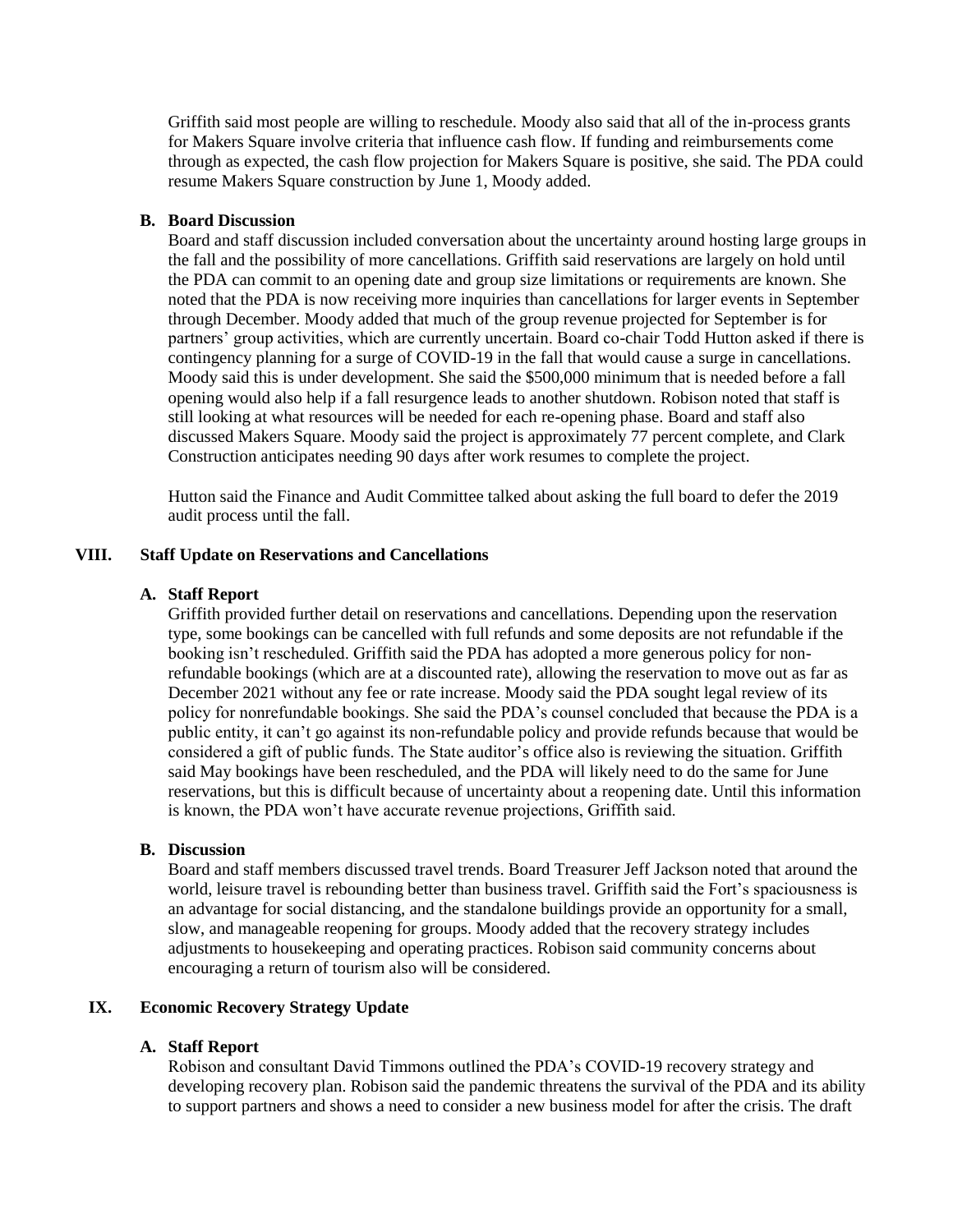plan's operational assumptions include the observation that delays in getting to Phase 3 by the end of August may necessitate postponing the PDA's re-opening until spring 2021. Nonessential travel isn't allowed until Phase 3. Robison said a mutually beneficial recovery strategy with tenant partners, the City of Port Townsend, Washington State Parks, and community businesses will be essential. The PDA will have to secure funding to get from today's situation to when it can reopen, he said. Timmons said that before the pandemic, the PDA was already in a weakened position due to the cost of campus maintenance. He said the path forward involves staying true to the model of the Fort serving as a community asset and getting all stakeholders focused on a common set of objectives. The three draft strategic goals are to survive the immediate financial crisis, develop a recovery strategy to reopen PDA operations, and reassess the Fort's business model based on COVID-19 mandates and new business realities. Robison and Timmons described the proposed ways to achieve these goals. (Please see the board packet on the PDA website for the draft plan.)

### **B. Discussion**

Board members and staff discussed the developing recovery plan. In response to emailed questions from partners, Robison shared that the PDA is having weekly conversations with State Parks leaders and with legislators. He and Timmons are researching whether the PDA is eligible for public assistance money. As a quasi-public agency, the PDA is ineligible for a lot of emergency public funding and COVID-19 funding for businesses and nonprofits, Robison said. As for services to partners, Robison said grounds and maintenance support is critical and will depend upon the PDA's funding for operations. Hutton noted the need to distinguish between reopening for hospitality and reopening for partners to be able to regularly conduct their businesses. Board member Cindy Finnie said most hotels in town have been open because they are considered essential businesses, and this also means no reopening guidance is provided by the state. Local hoteliers and PDA staff have been researching best practices from national hotels and restaurant associations.

Board and staff also talked about the challenges of the PDA's operating model. Board member Herb Cook said his review of the PDA's operating financials from the last few years confirm that the PDA had a fragile but sustainable business model until the master lease required the PDA to fully assume campus maintenance responsibilities. Cook believes that requirement broke the model, and he suggested that the PDA ask State Parks to reassume the maintenance obligation as a contingency for the reopening of hospitality services. Robison noted that revenue sharing with State Parks will begin in 2021 per the lease agreement, and he said the PDA will need to advocate for the removal of this requirement because it's not possible for the foreseeable future and perhaps not ever. Board member Jane Kilburn pointed out that State Parks and other public entities also will be facing notable revenue losses.

Board members and staff discussed how to engage the board and community in the next steps. Board member Lela Hilton suggested that the PDA reach out to the public via a newsletter or other communications with news about the positives and the challenges. She also wondered if reopening food service would be a way to keep visitors on campus, helping to address community concerns about tourism. Moody said some level of food service will be needed to support lodging. Kilburn asked how the board will be involved in the development of a new business model. Robison said that staff and funding aren't in place for a planning process at this point in time, but there will be a community-wide effort when it can be supported. Timmons added that any planning will need to involve the full PDA board.

**Action**: Motion to authorize Dave Robison and David Timmons to continue developing the PDA's COVID-19 recovery strategy for the board's consideration for approval. **Unanimously approved**

### **X. Contract with David Timmons and Resolution 20-07 Consideration and Approval**